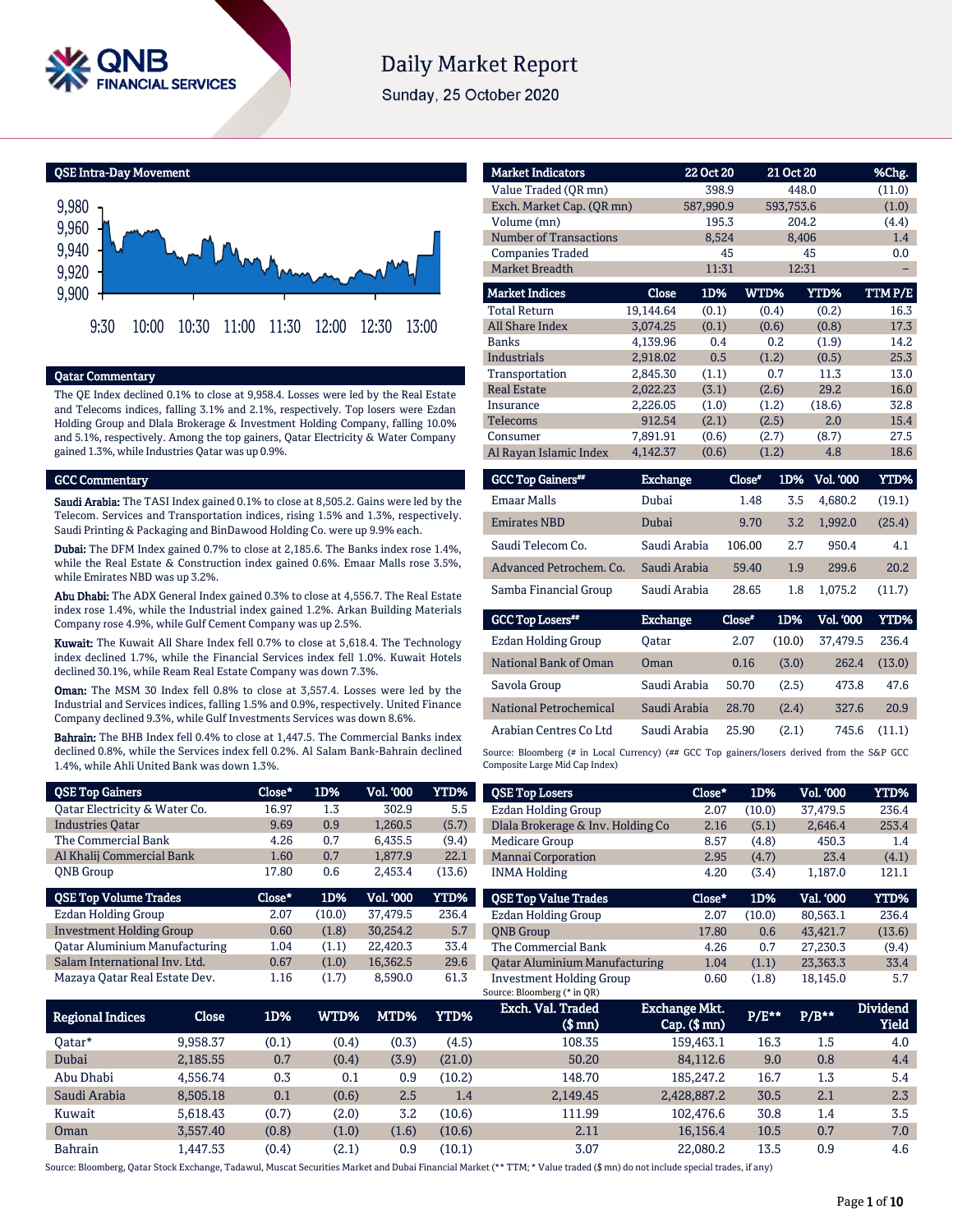## Qatar Market Commentary

- The QE Index declined 0.1% to close at 9,958.4. The Real Estate and Telecoms indices led the losses. The index fell on the back of selling pressure from GCC and Arab shareholders despite buying support from Qatari and Foreign shareholders.
- Ezdan Holding Group and Dlala Brokerage & Investment Holding Company were the top losers, falling 10.0% and 5.1%, respectively. Among the top gainers, Qatar Electricity & Water Company gained 1.3%, while Industries Qatar was up 0.9%.
- Volume of shares traded on Thursday fell by 4.4% to 195.3mn from 204.2mn on Wednesday. Further, as compared to the 30-day moving average of 327.2mn, volume for the day was 40.3% lower. Ezdan Holding Group and Investment Holding Group were the most active stocks, contributing 19.2% and 15.5% to the total volume, respectively.

| <b>Overall Activity</b>        | Buy %* | Sell %* | Net (QR)        |
|--------------------------------|--------|---------|-----------------|
| Oatari Individuals             | 39.75% | 44.35%  | (18,358,107.9)  |
| <b>Oatari Institutions</b>     | 24.73% | 18.92%  | 23, 161, 168.5  |
| Qatari                         | 64.47% | 63.27%  | 4,803,060.6     |
| <b>GCC</b> Individuals         | 1.33%  | 3.63%   | (9,178,955.7)   |
| <b>GCC</b> Institutions        | 2.67%  | 0.65%   | 8,033,700.7     |
| <b>GCC</b>                     | 4.00%  | 4.28%   | (1, 145, 255.0) |
| Arab Individuals               | 10.42% | 14.11%  | (14,756,252.1)  |
| <b>Arab Institutions</b>       |        | 0.00%   | (13,390.0)      |
| Arab                           | 10.42% | 14.12%  | (14,769,642.1)  |
| <b>Foreigners Individuals</b>  | 3.23%  | 5.16%   | (7,692,192.3)   |
| <b>Foreigners Institutions</b> | 17.89% | 13.17%  | 18,804,028.8    |
| <b>Foreigners</b>              | 21.11% | 18.33%  | 11,111,836.5    |

Source: Qatar Stock Exchange (\*as a % of traded value)

## Earnings Releases, Global Economic Data and Earnings Calendar

#### Earnings Releases

| <b>Company</b>                 | <b>Market</b>  | Currency   | Revenue (mn)<br>302020 | % Change<br>YoY | <b>Operating Profit</b><br>$(mn)$ 302020 | % Change<br>YoY | <b>Net Profit</b><br>(mn) 3Q2020 | % Change<br>YoY |
|--------------------------------|----------------|------------|------------------------|-----------------|------------------------------------------|-----------------|----------------------------------|-----------------|
| Saudi Automotive Services Co.  | Saudi Arabia   | <b>SR</b>  | 586.8                  | $-9.3%$         | 28.7                                     | 122.6%          | 17.5                             | 33.9%           |
| United Int. Transportation Co. | Saudi Arabia   | <b>SR</b>  | 227.7                  | $-10.9%$        | 42.4                                     | $-12.8%$        | 40.5                             | $-10.6%$        |
| Saudi Fisheries Co.            | Saudi Arabia   | <b>SR</b>  | 9.6                    | 55.9%           | (6.4)                                    | N/A             | (6.2)                            | N/A             |
| Saudi Ceramic Co.              | Saudi Arabia   | <b>SR</b>  | 373.1                  | 27.9%           | 40.6                                     | $-9.9%$         | 32.5                             | $-5.9%$         |
| Al Moammar Info. Systems Co.   | Saudi Arabia   | <b>SR</b>  | 234.8                  | 2.1%            | 27.1                                     | 30.6%           | 22.5                             | 56.4%           |
| Zahrat Al Waha for Trading Co. | Saudi Arabia   | <b>SR</b>  | 101.5                  | $-30.9%$        | 10.8                                     | $-44.3%$        | 7.2                              | $-51.9%$        |
| Banader Hotels Company#        | <b>Bahrain</b> | <b>BHD</b> | 86.7                   | $-87.9%$        | (77.4)                                   | N/A             | (652.9)                          | N/A             |

Source: Company data, DFM, ADX, MSM, TASI, BHB.

#### Global Economic Data

| Date  | <b>Market</b> | <b>Source</b>                                   | <b>Indicator</b>                       | Period     | Actual           | <b>Consensus</b>  | <b>Previous</b> |
|-------|---------------|-------------------------------------------------|----------------------------------------|------------|------------------|-------------------|-----------------|
| 10/22 | <b>US</b>     | Department of Labor                             | <b>Initial Jobless Claims</b>          | $17-0ct$   | 787 <sub>k</sub> | 870 <sub>k</sub>  | 842k            |
| 10/22 | <b>US</b>     | Department of Labor                             | <b>Continuing Claims</b>               | 10-Oct     | 8,373k           | 9,625k            | 9397k           |
| 10/23 | <b>US</b>     | Markit                                          | Markit US Manufacturing PMI            | <b>Oct</b> | 53.3             | 53.5              | 53.2            |
| 10/23 | <b>US</b>     | Markit                                          | Markit US Services PMI                 | <b>Oct</b> | 56               | 54.6              | 54.6            |
| 10/23 | <b>US</b>     | Markit                                          | Markit US Composite PMI                | <b>Oct</b> | 55.5             | $\qquad \qquad -$ | 54.3            |
| 10/23 | <b>UK</b>     | GfK NOP (UK)                                    | <b>GfK Consumer Confidence</b>         | <b>Oct</b> | $-31$            | $-28$             | $-25$           |
| 10/23 | <b>UK</b>     | Markit                                          | Markit UK PMI Manufacturing SA         | <b>Oct</b> | 53.3             | 53.1              | 54.1            |
| 10/23 | <b>UK</b>     | Markit                                          | Markit/CIPS UK Services PMI            | <b>Oct</b> | 52.3             | 53.9              | 56.1            |
| 10/23 | UK            | Markit                                          | Markit/CIPS UK Composite PMI           | Oct        | 52.9             | 54.0              | 56.5            |
| 10/22 | <b>EU</b>     | <b>European Commission</b>                      | <b>Consumer Confidence</b>             | <b>Oct</b> | $-15.5$          | $-15.0$           | $-13.9$         |
| 10/23 | <b>EU</b>     | Markit                                          | Markit Eurozone Manufacturing PMI      | Oct        | 54.4             | 53.0              | 53.7            |
| 10/23 | <b>EU</b>     | Markit                                          | Markit Eurozone Services PMI           | <b>Oct</b> | 46.2             | 47.0              | 48.0            |
| 10/23 | <b>EU</b>     | Markit                                          | Markit Eurozone Composite PMI          | <b>Oct</b> | 49.4             | 49.2              | 50.4            |
| 10/22 | Germany       | <b>GfK AG</b>                                   | <b>GfK Consumer Confidence</b>         | <b>Nov</b> | $-3.1$           | $-3.0$            | $-1.7$          |
| 10/23 | Germany       | Markit                                          | Markit/BME Germany Manufacturing PMI   | Oct        | 58.0             | 55.0              | 56.4            |
| 10/23 | Germany       | Markit                                          | <b>Markit Germany Services PMI</b>     | <b>Oct</b> | 48.9             | 49.4              | 50.6            |
| 10/23 | Germany       | Markit                                          | Markit/BME Germany Composite PMI       | Oct        | 54.5             | 53.3              | 54.7            |
| 10/23 | France        | Markit                                          | <b>Markit France Manufacturing PMI</b> | <b>Oct</b> | 51.0             | 51.0              | 51.2            |
| 10/23 | France        | Markit                                          | <b>Markit France Services PMI</b>      | <b>Oct</b> | 46.5             | 47.0              | 47.5            |
| 10/23 | France        | Markit                                          | <b>Markit France Composite PMI</b>     | <b>Oct</b> | 47.3             | 48.0              | 48.5            |
| 10/23 | Japan         | Ministry of Internal Affairs and Communications | Natl CPI YoY                           | Sep        | 0.0%             | 0.0%              | 0.20%           |
| 10/23 | Japan         | Markit                                          | Jibun Bank Japan PMI Mfg               | <b>Oct</b> | 48               | -                 | 47.7            |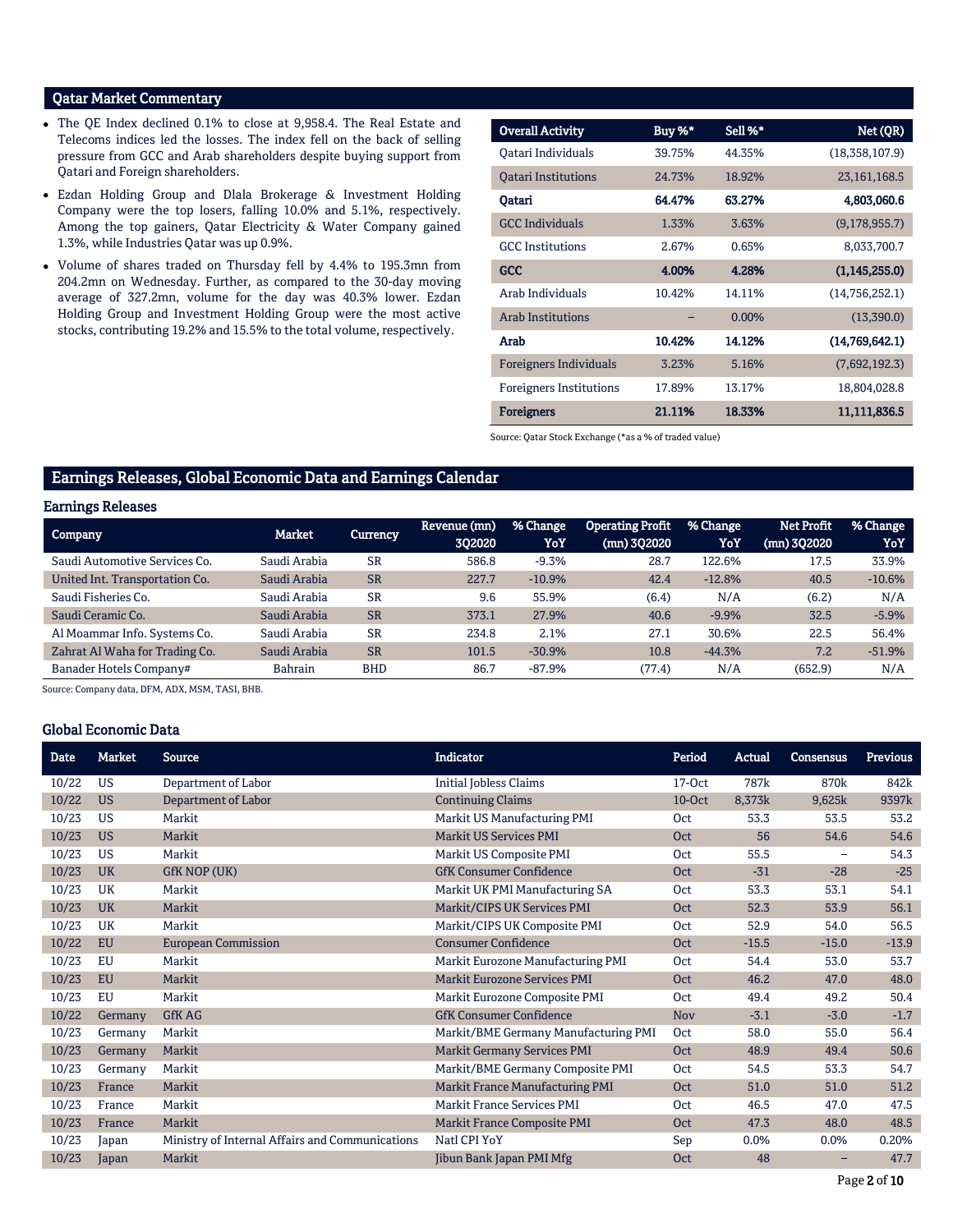## Global Economic Data

| <b>Date</b> | <b>Market</b> | Source | Indicator.                           | Period | Actual | <b>Consensus</b>         | <b>Previous</b> |
|-------------|---------------|--------|--------------------------------------|--------|--------|--------------------------|-----------------|
| 10/23       | Japan         | Markit | <b>Jibun Bank Japan PMI Services</b> | Oct    | 46.6   | $\overline{\phantom{0}}$ | 46.9            |
| 10/23       | Japan         | Markit | Jibun Bank Japan PMI Composite       | Oct    | 46.7   | $\overline{\phantom{0}}$ | 46.6            |
|             |               |        |                                      |        |        |                          |                 |

Source: Bloomberg (s.a. = seasonally adjusted; n.s.a. = non-seasonally adjusted; w.d.a. = working day adjusted)

## Earnings Calendar

| <b>Tickers</b> | <b>Company Name</b>                           | Date of reporting 3Q2020 results | No. of days remaining | <b>Status</b> |
|----------------|-----------------------------------------------|----------------------------------|-----------------------|---------------|
| <b>CBQK</b>    | The Commercial Bank                           | 25-Oct-20                        | 0                     | Due           |
| <b>QCFS</b>    | Qatar Cinema & Film Distribution Company      | 25-Oct-20                        | $\mathbf{0}$          | Due           |
| <b>MCCS</b>    | Mannai Corporation                            | 26-Oct-20                        | $\mathbf{1}$          | Due           |
| <b>VFQS</b>    | <b>Vodafone Qatar</b>                         | 26-Oct-20                        | $\mathbf{1}$          | Due           |
| QIIK           | Qatar International Islamic Bank              | 26-Oct-20                        | 1                     | Due           |
| <b>DBIS</b>    | Dlala Brokerage & Investment Holding Company  | 26-Oct-20                        | $\mathbf{1}$          | Due           |
| <b>BLDN</b>    | Baladna                                       | 26-Oct-20                        | $\mathbf{1}$          | Due           |
| QATI           | <b>Qatar Insurance Company</b>                | 27-Oct-20                        | $\overline{2}$        | Due           |
| <b>BRES</b>    | Barwa Real Estate Company                     | 27-Oct-20                        | $\overline{c}$        | Due           |
| QGRI           | Qatar General Insurance & Reinsurance Company | 27-Oct-20                        | $\mathbf{2}$          | Due           |
| <b>IGRD</b>    | <b>Investment Holding Group</b>               | 27-Oct-20                        | $\overline{2}$        | Due           |
| <b>OIMD</b>    | <b>Qatar Industrial Manufacturing Company</b> | 27-Oct-20                        | $\mathbf{2}$          | Due           |
| IQCD           | <b>Industries Qatar</b>                       | 27-Oct-20                        | 2                     | Due           |
| QISI           | Qatar Islamic Insurance Group                 | 27-Oct-20                        | $\overline{a}$        | Due           |
| <b>DHBK</b>    | Doha Bank                                     | 27-Oct-20                        | $\overline{c}$        | Due           |
| <b>MRDS</b>    | Mazaya Qatar Real Estate Development          | 28-Oct-20                        | $\overline{3}$        | Due           |
| <b>OOIS</b>    | <b>Oatar Oman Investment Company</b>          | 28-Oct-20                        | 3                     | Due           |
| <b>MPHC</b>    | Mesaieed Petrochemical Holding Company        | 28-Oct-20                        | $\sqrt{3}$            | Due           |
| <b>SIIS</b>    | Salam International Investment Limited        | 28-Oct-20                        | 3                     | Due           |
| <b>DOHI</b>    | Doha Insurance Group                          | 28-Oct-20                        | $\overline{3}$        | Due           |
| QFBQ           | <b>Oatar First Bank</b>                       | 28-Oct-20                        | 3                     | Due           |
| <b>MERS</b>    | Al Meera Consumer Goods Company               | 28-Oct-20                        | $\sqrt{3}$            | Due           |
| <b>ORDS</b>    | Ooredoo                                       | 28-Oct-20                        | 3                     | Due           |
| <b>UDCD</b>    | <b>United Development Company</b>             | 28-Oct-20                        | $\overline{3}$        | Due           |
| <b>AHCS</b>    | <b>Aamal Company</b>                          | 28-Oct-20                        | 3                     | Due           |
| <b>GISS</b>    | <b>Gulf International Services</b>            | 29-Oct-20                        | $\overline{4}$        | Due           |
| <b>NLCS</b>    | Alijarah Holding                              | 29-Oct-20                        | 4                     | Due           |
| <b>ZHCD</b>    | <b>Zad Holding Company</b>                    | 29-Oct-20                        | $\overline{4}$        | Due           |
| <b>AKHI</b>    | Al Khaleej Takaful Insurance Company          | 29-Oct-20                        | 4                     | Due           |

Source: QSE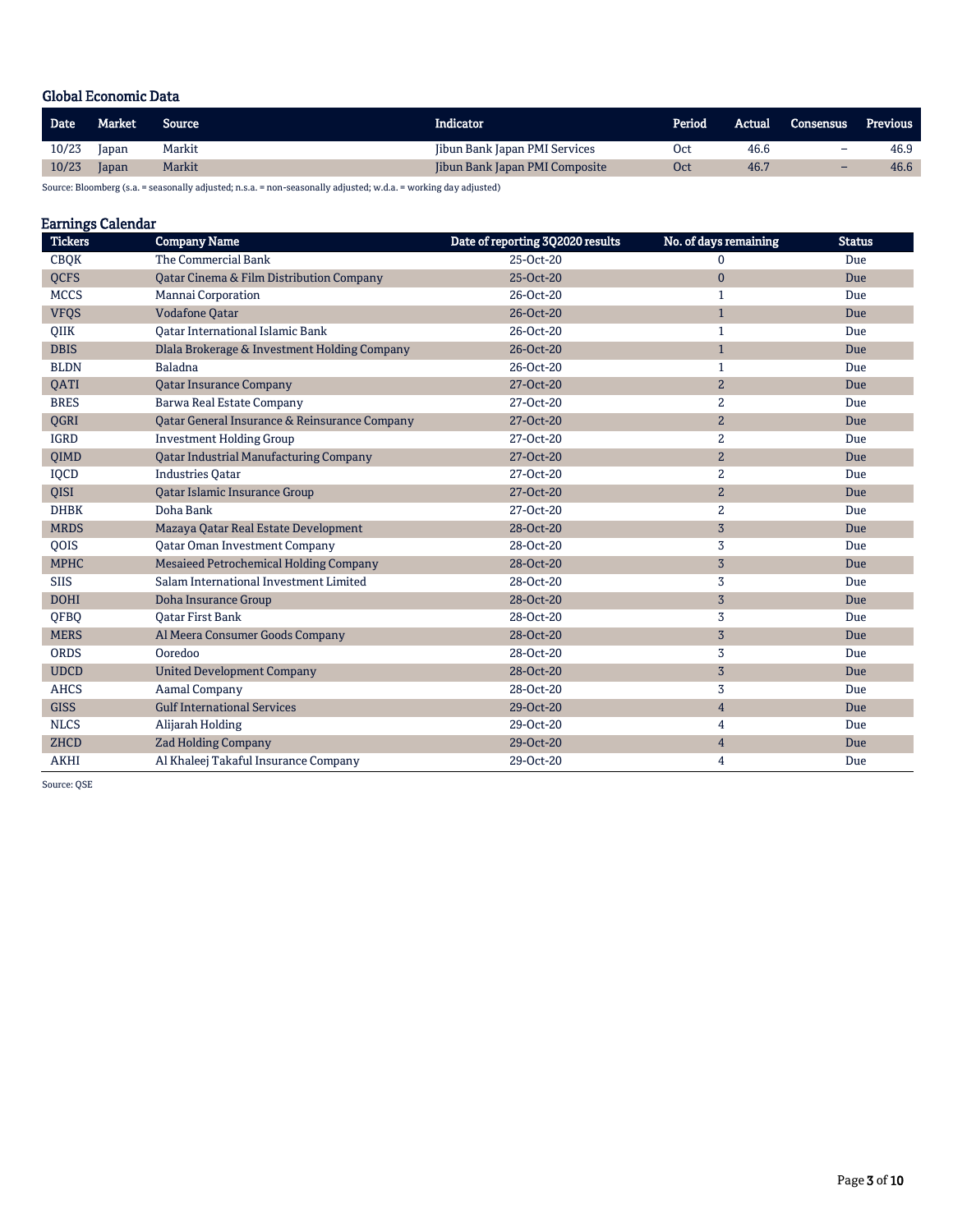## News

### Qatar

- KCBK posts 25.7% YoY increase but 1.0% QoQ decline in net profit in 3Q2020, above our estimate – Al Khalij Commercial Bank's (KCBK) net profit rose 25.7% YoY (but declined 1.0% on QoQ basis) to QR182.4mn in 3Q2020, above our estimate of QR160.2mn (variation of +13.8%). 'Net Interest Income' increased 29.7% YoY and 10.8% QoQ in 3Q2020 to QR339.3mn. The company's 'Net Operating Income' came in at QR389.6mn in 3Q2020, which represents an increase of 28.1% YoY (+11.8% QoQ). EPS amounted to QR0.05 in 3Q2020 as compared to QR0.04 in 3Q2019 (2Q2020: QR0.05). The bank's Total Assets stood at QR55.3bn at the end of September 30, 2020, up 8.1% YoY (+2.2% QoQ). 'Loans and Advances to Customers' were QR32.6bn, registering a rise of 8.7% YoY (+1.4% QoQ) at the end of September 30, 2020. Customer Deposits rose 10.1% YoY and 3.8% QoQ to reach QR30.1bn at the end of September 30, 2020. In 9M2020, KCBK has posted net profit of QR543.5mn as compared to QR497.3mn for the same period of the previous year. EPS amounted to QR 0.15 in 9M2020 versus QR0.14 for the same period in 2019. The bank's capital adequacy ratio stood at a healthy 18.6% at the end of the third quarter. These results, the bank noted, reflect an increase in operating income by growing assets and effectively managing margins. KCBK group's CEO, Fahad Al-Khalifa said, "We are pleased to report a 9% improvement in net profit year on year, which has come about by growing operating income as well as expanding our balance sheet. We continue to grow in our domestic market in Qatar, selectively capitalizing on opportunities and diligently managing our margins. While sequentially growing operating income, we have also ensured that the Group continues to maintain an efficient cost base, improving its cost to income ratio. At the end of the first half of 2020, we had announced exploring a potential merger with Masraf Al Rayan. The potential merger discussions between the two banks are going on as scheduled and we remain committed to informing the public and investors about any significant progress in this regard." (QNB FS Research, QSE, Gulf-Times.com)
- QAMC reports net loss of QR2.4mn in 3Q2020, misses our estimate – Qatar Aluminium Manufacturing Company (QAMC) reported net loss of QR2.4mn in 3Q2020 as compared to net profit of QR55.4mn in 3Q2019 and net profit of QR3.9mn in 2Q2020, missed our net profit estimate of QR34.1mn. Loss from 'Share of results from a joint venture' stood at QR0.5mn in 3Q2020 as compared to gain from 'Share of results from a joint venture' at QR57.8mn (2Q2020: +QR5.1mn). The company recorded net profit of QR12.3mn in nine-month period ended September 30, 2020 as compared to net profit of QR60.6mn for the period (of ten-months) from December 3, 2018 to September 30, 2019. EPS amounted to QR0.002 for the nine months period ended September 30, 2020, compared to EPS of QR0.011 for the ten months of period ended September 30, 2019. QAMC posted 'Share of results from a joint venture' of QR17.8mn for nine months period ended September 30, 2020, compared to QR67.6mn for the period from December 3, 2018 to September 30, 2019. QAMC is a 50% joint venture (JV) partner in a smelter that produces premium quality aluminum products. QAMC's share of revenue shrank 14% YoY to QR1.6bn. The 9M2020 performance continued to be impacted by external

macroeconomic factors and also due to the pandemic-led slowdown in major global industries across the automotive, transport jets and construction sectors. Sales volume was however, marginally up 1%, as QAMC's JV swiftly shifted the production to standard ingots, whereas, the demand for premium aluminum products and alloys used by various industries declined. QAMC's Chairman, Abdulrahman Ahmad Al-Shaibi said, "Despite of the macroeconomic headwinds affecting the global markets, QAMC continued to rely on its core strengths, based on which its JV managed to remain profitable in a market where global aluminum prices continued to show downwards trends amid unprecedented challenges posed to businesses globally due to COVID-19 pandemic." The weakened demand on the back of economic slowdown and continued production surplus negatively affected the selling prices in 2020. Although, there were some recoveries in prices in the latter part of the third quarter, the overall price sentiments remained negative throughout the 9M2020 period. Its JV's average selling prices fell 16% YoY, thus negatively affecting the net profits in during the 9M2020 period. This was partially offset by the sales volumes, which positively contributed QR20mn. QAMC's share of joint venture's EBITDA stood at QR439mn, down 15% YoY; but EBITDA margins was resilient in the current turbulent market conditions and stood at 27.3% against 27.5% the year-ago period. The company's JV was able to successfully contain its raw materials, energy, manpower and other direct costs by 12%. The overall decline in cost of goods sold contributed QR191mn positively to the 9M2020 net profits. Its JV has implemented various optimization measures to cut controllable operating costs and defer some capital expenditures, enabling it to optimize its overall costs and conserve cash. QAMC's share of debt in the JV was down 8% to QR2.2bn, mainly due to principal repayment during the period. QAMC's financial position continues to remain robust despite several macroeconomic headwinds, with the liquidity reaching QR670mn in cash and bank balances (including proportionate share of cash and bank balances of the joint venture), after accounting for dividend payments for 2019. QAMC's JV generated positive share of operating cash flows of QR552mn, down 43%; with a share of free cash flows of QR346mn, up 34% against the same period of 2019. (QNB FS Research, QSE, Gulf-Times.com)

- QGMD's bottom line declines 55.6% QoQ in 3Q2020 Qatari German Company for Medical Devices (QGMD) reported net profit of QR0.5mn in 3Q2020 as compared to net loss of QR2.8mn in 3Q2019 and net profit of QR1.2mn in 2Q2020 (- 55.6% QoQ). The company's Revenue came in at QR10.0mn in 3Q2020, which represents an increase of 363.8% YoY (+7.8% QoQ). In 9M2020, QGMD's posted net loss of QR0.6mn as compared to net loss of QR8.5mn in 9M2019. Loss per share amounted to QR0.005 in 9M2020 as compared to loss per share of QR0.073 in 9M2019. (QSE)
- QTerminals buys 99.99% equity stake in Turkey's Port Akdeniz – QTerminals, a joint venture between Mwani Qatar and Qatar Navigation (Milaha), is acquiring a strategic 99.99% equity stake in Turkey's Port Akdeniz, Antalaya, for an enterprise value of \$140mn. The Qatar-based terminal operating company has entered into a sale and purchase agreement for the port,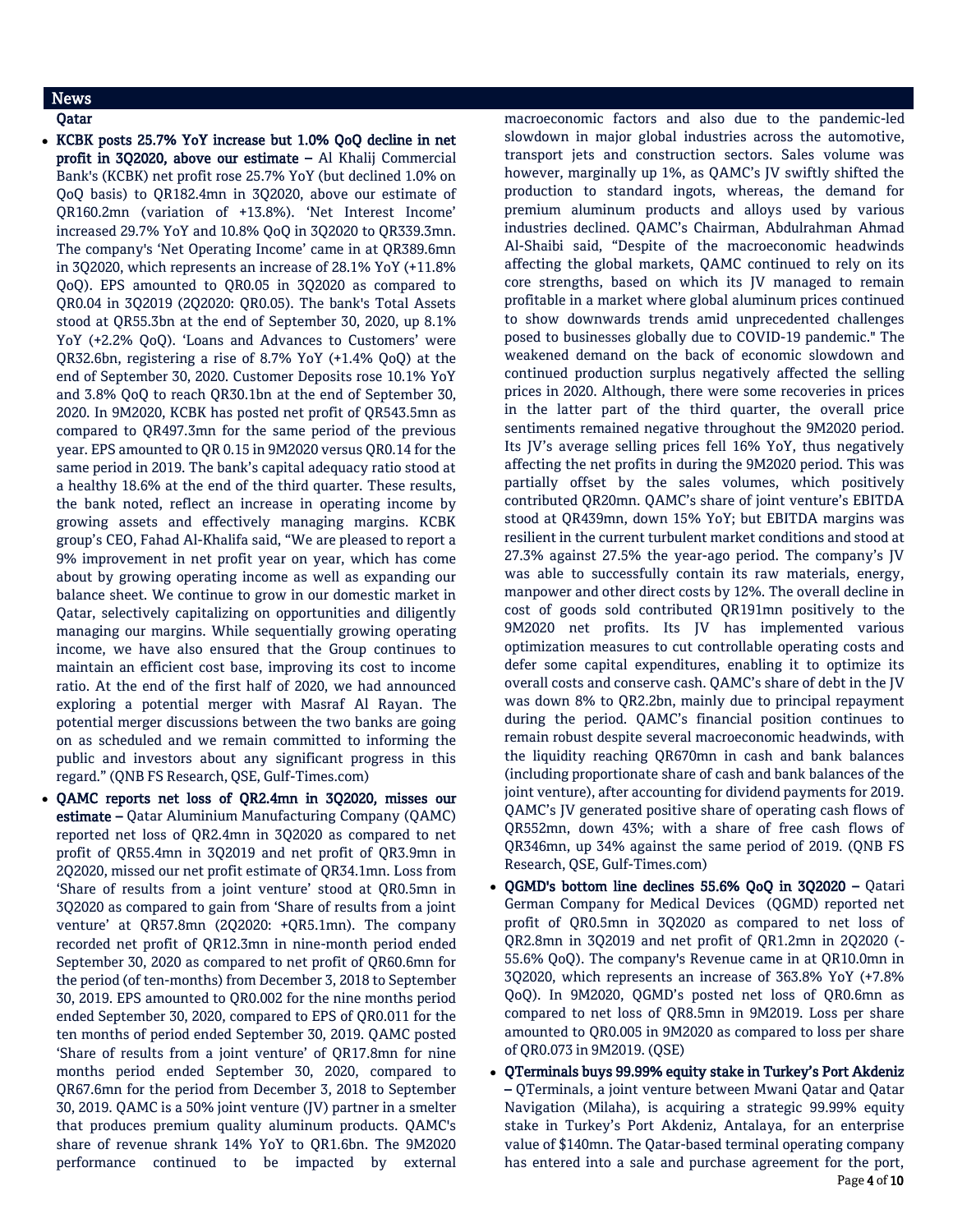which is located in the East Mediterranean Sea coast of Turkey and has an area of 205,000 square meters, with 10 berths totaling a quay length of 1,142 meters with a depth alongside of 11meters. The acquisition of the port from the Turkish subsidiary of the UK-based Global Ports Holding (GPH) is subject to the Turkish Competition Authority's clearance and several other conditions. The port, which serves more than 2,500 vessel calls per year, becomes the third port asset in QTerminals' global portfolio. The multi-purpose Port Akdeniz is situated on the Kemer junction at the westernmost end of Antalaya and linked to hinterland by highways. It is the largest and well-equipped port along the 700 kilometers Turkish Aegean-Mediterranean coast and has a 1,600mn main breakwater and a 650mn side. Apart from a free zone quay, included in the breakwater, the port's location and its surrounding mineral wealth and mining operations have enabled it to position itself as a "strategic" gateway to diverse global markets for exporters of cement, clinker, aluminum, marble and chromium. (Gulf-Times.com)

- UDCD makes remarkable development progress on Gewan Island – United Development Company (UDCD) is moving steadily with the development of its latest project - Gewan Island - while adhering to safety measures, despite the pandemic repercussions on public and business life. The Island is poised to be a remarkable addition to UDCD's portfolio of breakthrough iconic developments which also includes The Pearl-Qatar. As a major development milestone, UDCD has recently launched construction works on Crystal Residence's 15 buildings with the start of blinding and raft foundation works at the common basement level. The first major concrete pour was successfully completed last August boasting 5000 cubic meters of concrete, which constitutes one of the largest concrete pouring operations in the State of Qatar taking 33 hours and 131 manpower to complete. This is considered a major achievement given the magnitude of the operation and the challenges faced amid the limitations imposed by the pandemic. Another two similar major slab concrete pours totaling 9,000 cubic meters have been carried out this month, while another massive pour operation of 8,800 cubic meters has begun in the past few days, marking the completion of more than a third of the total land area, with 13 more pouring operations planned over the coming months until January next year. (Gulf-Times.com)
- Qatar Petroleum Selects Honeywell for North Field East LNG Project – Qatar Petroleum has selected Honeywell as the main instrument and control contractor to support the North Field East project, being developed by Qatargas on behalf of Qatar Petroleum. Honeywell's technology will provide the NFE project with streamlined automation and safety systems while reducing schedule risks and delivering CAPEX efficiencies. The project will deploy Honeywell's Industrial Internet of Thingsenabled Lean Execution for Automation Projects, LEAP, methodology, incorporating virtualization, Universal Input Output, channel technology and cloud engineering. LEAP approach also provides more predictable construction costs and enables remote project engineering from anywhere in the world which delivers improvements in collaboration and reduction in travel. Honeywell will implement Smart Junction Boxes technology for control and safety systems to reduce the number of instrumentation cabinets as compared to previous

technologies. The implementation of smart junction boxes will enable faster project execution and reduced installation costs. (Bloomberg)

- Total 75% of Qatar's gas exports go to NE Asian countries Countries in Northeast Asian markets including Japan, South Korea, India, account for 75% of Qatar's liquefied natural gas (LNG) exports, according to the data of the Planning and Statistics Authority (PSA). The remainder of gas is exported to the rest of the world, mainly to Europe and Latin America. Qatar's exports of liquefied natural gas represent about 65% of its total hydrocarbon exports, as per the PSA. Qatar ranks third in the world in terms of natural gas reserves and it holds about 12.4% of the world's total proven gas reserves, according to the latest Statistical Review of World Energy released by BP. As per the data, Qatar's proven natural gas reserves stood at approximately 25tn cubic meters at the end of 2019. According to the 2019 annual report of the International Group of Liquefied Natural Gas Importers (GIIGNL), Qatar's exports of liquefied natural gas amounted to about 77.8mn tons, which constitute about 21.9% of the total imported globally in 2019. It has been a volatile year for the global oil and gas market. As a result of oversupply caused by sharply reduced demand due to the global economic downturn caused by the COVID-19, price of crude oil has declined sharply during the current year. For Qatar, liquefied natural gas prices are more important than the price of crude oil, owing to LNG's high relative importance compared against total oil exports. The methodology for pricing natural gas and LNG is different from that of crude oil pricing. These are not priced at a global level, but instead geographically at a regional level. The price of natural gas in the US is often lower than the prices of LNG in Northeast Asia, while prices in Europe generally range between the US and Asian prices. (Peninsula Qatar)
- Qatar Airways takes delivery of three more Airbus A350-1000 Qatar Airways has taken delivery of three more Airbus A350- 1000 aircraft, reaffirming its position as the largest operator of Airbus A350 aircraft with 52 in its fleet. Qatar Airways Group's Chief Executive, HE Akbar Al-Baker said, "Qatar Airways is one of the few global airlines to have never stopped flying throughout this crisis. As one of the only airlines to continue taking delivery of new aircraft at this time, our strategic investment in modern, fuel-efficient twin-engine aircraft has enabled us to continue flying taking over 2.3mn people home on more than 37,000 flights since the start of the pandemic. Due to COVID-19's impact on travel demand, we will continue to fly greener and smarter by keeping our fleet of Airbus A380 grounded, as it is not commercially or environmentally justifiable to operate such a large aircraft in the current market." (Gulf-Times.com)

#### International

• IHS Markit: US business activity picks up in October – US business activity increased to a 20-month high in October, but the pace of new business growth and new orders eased slightly amid the lingering COVID-19 pandemic and caution ahead of the November 3 presidential election. Data firm IHS Markit said on Friday its flash US Composite PMI Output Index, which tracks the manufacturing and services sectors, rose to a reading of 55.5 this month. That was the highest since February 2019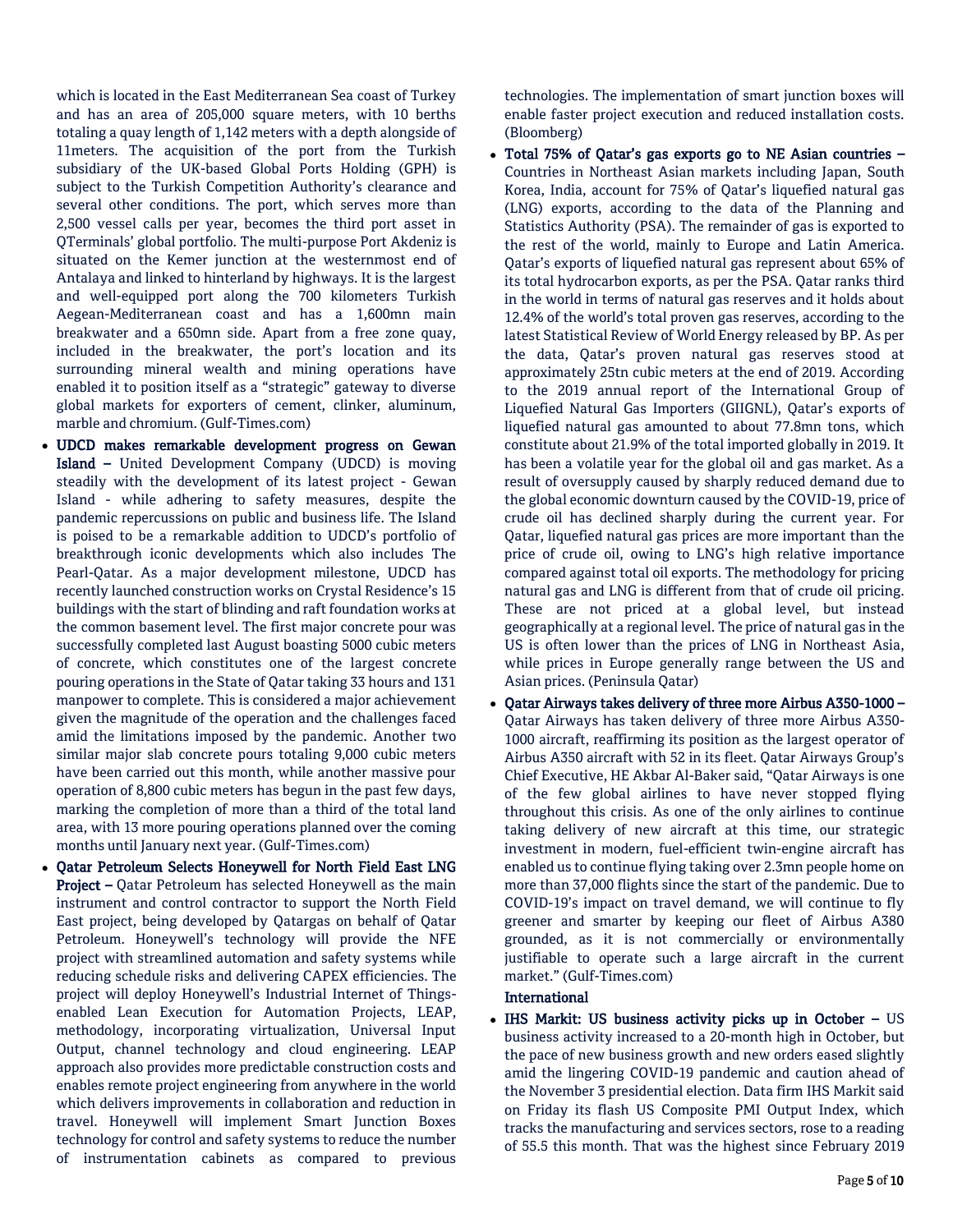and was up from 54.3 in September. A reading above 50 indicates growth in private sector output. It said some manufacturers and service industry companies noted the coronavirus crisis had weighed on demand. The survey found other companies said a number of clients were holding back on placing orders until after the fiercely contested race to the White House between Republican President Donald Trump and former Vice President and Democratic Party candidate Joe Biden. Growth in foreign client demand also slowed "notably," with manufacturers reporting a renewed contraction in new export orders, IHS Markit said. (Reuters)

- US housing market heats up ahead of election but not all feel the glow – The housing market has been one of the few bright spots since the coronavirus pandemic slammed the US economy, a boom that at a glance would appear to be aiding the financial wellbeing of American homeowners and ought to offer a tailwind to President Donald Trump heading into the homestretch of the election. But as with so much else going on in the recovery, the benefits are far from evenly distributed and sentiment heading into the election will vary based on how individual voters are faring, offering no clear lift to the incumbent Republican over his Democratic challenger, Joe Biden. The National Association of Realtors this week reported US existing home sales surged in September to levels not seen in more than 14 years. With so much of Americans' wealth tied up in the home they live in, that offers a welcome financial buffer in a decidedly uncertain economic moment. It has also been a boon for builders, who are as confident as they've ever been, the National Association of Home Builders reported this week, as they rush to meet the demands of a severely undersupplied housing market. Indeed, single-family housing starts are proceeding at the fastest clip in 13 years. (Reuters)
- US weekly jobless claims fall; many unemployed losing benefits – The number of Americans filing new claims for unemployment benefits fell more than expected last week, but remained very high as the labor market recovery shows signs of strain amid a relentless COVID-19 pandemic and ebbing fiscal stimulus. While other data on Thursday showed home sales racing to a more than 14-year high in September, economic activity is slowing heading into the fourth quarter. A measure of the economy's prospects increased moderately last month. The slow and uneven recovery from the worst economic downturn in at least 73 years and uncontrolled coronavirus crisis could cost Republican President Donald Trump a second four-year term in the White House when Americans vote on November 3. Trump is trailing former Vice President and Democratic Party candidate Joe Biden in national opinion polls. Initial claims for state unemployment benefits dropped 55,000 to a seasonally adjusted 787,000 for the week ended October 17. Data for the prior week was revised to show 56,000 fewer applications received than previously reported. Economists polled by Reuters had forecast 860,000 claims in the latest week. California, the most populous state in the nation, resumed the processing of new applications after a two-week pause in late September to combat fraud. (Reuters)
- Britain signs first major post-Brexit trade deal with Japan Britain and Japan formally signed a trade agreement on Friday, marking Britain's first big post-Brexit deal on trade, as it

continues to struggle to agree on a deal with its closest trading partners in the European Union. Britain formally left the EU in January and it has focused on negotiating new trade pacts with countries around the world as its status-quo transition period ends on December 31. "How fitting it is to be in the land of the rising sun to welcome in the dawn of a new era of free trade," British Trade Secretary Liz Truss told reporters after the signing ceremony in Tokyo. "This is the first new free trade deal to be agreed since the UK once again became an independent trading nation." The signing comes after Truss and Japanese Foreign Minister Toshimitsu Motegi reached a broad agreement in September. Motegi pointed out that the signing came about in just four and a half months since the start of negotiations. "This is a manifestation of the determination of Japan and the United Kingdom to carry on vigorously promoting free trade," the minister said. Britain has said the deal meant 99% of its exports to Japan would be tariff-free, and that it could increase trade by 15.2bn Pounds (\$19.9bn) in the long run, compared with 2018. The deal removes Britain's tariffs on Japanese cars in stages to zero in 2026, which is the same as in the Japan-EU trade agreement. Motegi said after the signing that he had agreed with Truss to work together so that the deal will come into force on January 1, 2021. He also said Japan welcomes Britain's interest in joining the 11-member Comprehensive and Progressive Agreement for Trans-Pacific Partnership (CPTPP) free trade deal and intends to provide necessary support. (Reuters)

- PMIs: UK's economic recovery fades in October as pandemic flares up – Britain's economic recovery lost more steam this month as a resurgence of the coronavirus pandemic hit the hospitality and transport sectors and prompted a drop in consumer morale, surveys showed on Friday. An early "flash" reading of the IHS Markit/CIPS UK Composite Purchasing Managers' Index (PMI), a gauge of private sector growth, fell to a four-month low of 52.9 in October from 56.5 in September. A Reuters poll of economists pointed to a smaller decline to 53.9. While official data on Friday showed September capped a record quarter of growth in retail sales, market research firm GfK warned of a hefty fall in consumer confidence this month amid a renewed outbreak of coronavirus. Britain, the European nation worst-hit by the pandemic, is now seeing a second wave of the virus and new cases have topped 20,000 for three days running. In a taste of what may follow for Britain, PMIs for the Eurozone signaled a renewed contraction in business activity. IHS Markit said Britain's hospitality and transport sectors were hit hardest by renewed lockdown measures in some parts of the country this month. Britain's economy shrank 20% in the second quarter, the largest decline of any major advanced economy, and the initially rapid recovery was already beginning to falter in August. (Reuters)
- UK's Sunak stumps up more cash for COVID-hit businesses British Finance Minister Rishi Sunak was forced to offer billions of pounds more of financial help on Thursday to businesses grappling with a resurgent COVID-19 pandemic, which looks increasingly likely to derail the economic recovery. Sunak told parliament that the government would shoulder more of the burden for paying wages of staff who return part-time to struggling businesses, and would offer more money to hospitality companies and the self-employed. The move,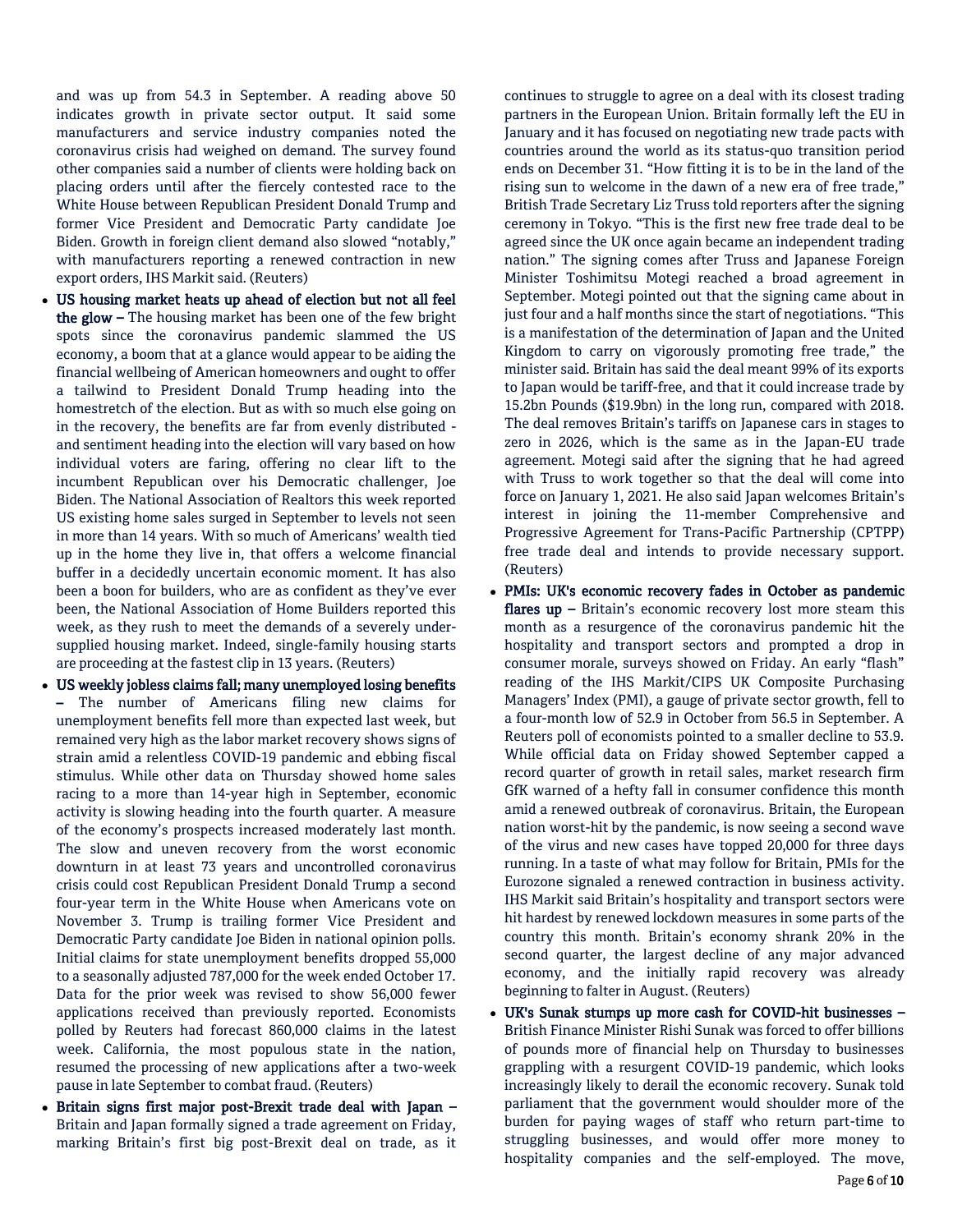Sunak's third major announcement in the space of a month, marks a further turnaround after he resisted calls to make government support schemes more generous. Opponents, policy analysts and some businesses said it was obvious that more help would be needed, and that it should have come sooner. Britain, the European nation worst-hit by the pandemic with more than 44,000 COVID-19 related deaths, is now seeing a second wave of the virus, recording 26,688 new cases on Wednesday. (Reuters)

- GfK: UK consumer sentiment falls by most since start of pandemic – British consumer sentiment fell this month by the most since a slump at the start of the coronavirus pandemic as lockdown restrictions tightened across much of the country, according to a long-running survey published on Friday. The GfK Consumer Confidence Index tumbled to -31 in October, its lowest level since late May and down sharply from a ninemonth high of -25 in September, as well as being below all forecasts in a Reuters poll of economists. The six-point fall in the index in the space of a month was the largest since the 25 point decline recorded just after the start of the lockdown in March. "There's a worrying threat of a double-dip in consumer confidence as concerns for our personal financial situation and even deeper fears over the state of the UK economy drag the index down," GfK director Joe Staton said. The index showed an especially large 12-point decline in households' outlook for the economy over the next 12 months. Polling took place between October 1 and October 14 - before big cities such as Manchester moved to the highest tier of COVID lockdown - and GfK warned that sentiment risked falling further. (Reuters)
- UK sees record third-quarter retail sales growth in postlockdown rebound – British retail sales beat expectations in September to cap a record quarter of growth that took total sales volumes further above their pre-pandemic level, but rising COVID cases risk crimping demand going forward. Retail sales volumes expanded by 1.5% in September alone and are 4.7% higher than a year earlier, the largest annual rise since April 2019 and above all forecasts in a Reuters poll of economists. Strong household demand has been the mainstay of Britain's recovery from the initial shock of the coronavirus lockdown, when output contracted by 20%, more than in any other major advanced economy. Retail sales in September were 5.5% higher than before the pandemic started in February, though the recovery has been uneven. In-store clothing sales are more than 10% below year-ago levels, leading to a spate of high-street retailers facing financial difficulties, while general online spending is more than a third higher. Britain's economy is set to record a rapid rebound for the third quarter, and Friday's retail sales data showed a record 17.4% increase in sales volumes for the period. (Reuters)
- Sub-zero rates' squeeze on UK bank profits may scupper lending boom – Negative interest rates would punch a big hole in UK banks' profits without necessarily delivering the intended lifeline to Britain's frail economy, senior bankers have warned. The Bank of England has not ruled out cutting rates below zero, taking a leaf out of the European Central Bank's book, to jumpstart lending and spur companies to invest and protect jobs. But there are key differences in Britain's economic situation and its banks, which have bigger retail deposits than European rivals.

This could make negative rates less effective, while damaging bank business models at the same time, bankers and analysts said. Crucially, boosting lending to businesses and retail customers in the age of COVID-19 is far more challenging than in 2014 when the ECB rolled out negative rates. The problem now amid rolling government lockdowns is that fewer people want to borrow and many firms have mothballed investments until they are certain it is safe to spend. (Reuters)

- PMIs: Eurozone economy at risk of double-dip recession Eurozone economic activity slipped back into decline this month as a second wave of the coronavirus sweeps across the continent, heightening expectations for a double-dip recession, surveys showed on Friday. Renewed restrictions to control the pandemic forced many businesses in the bloc's dominant service industry to limit operations, and nearly 90% of economists polled by Reuters this week said there was a high risk the coronavirus resurgence would halt the nascent Eurozone economic recovery. IHS Markit's Flash Composite Purchasing Managers' Index, seen as a good gauge of economic health, fell to 49.4 from September's final reading of 50.4. That was below the 50-mark separating growth from contraction and only fractionally better than the 49.3 predicted in a Reuters poll. That headline PMI was dragged down by the service industry's PMI, which sank more than expected to 46.2 from 48.0. Friday's surveys showed the bloc's economy is running at two speeds, with manufacturing benefiting from strong global demand but services - which make up the bulk of the economy - struggling to remain active as lockdowns force consumers to stay home and businesses to close. (Reuters)
- German consumer morale darkens as coronavirus cases soar German consumer morale fell heading into November as fears about a second coronavirus wave that is hitting Europe's biggest economy made Germans less willing to open their wallets, a survey showed. The GfK institute said its consumer sentiment index, based on a survey of around 2,000 Germans, fell to -3.1 heading into November from a revised -1.7 in the previous month. The reading missed a Reuters forecast for a narrower drop to -2.8. GfK consumer expert Rolf Buerkl said optimism among German consumers faded in October with coronavirus cases soaring in Germany, fueling fears of another lockdown to contain the outbreak. "The recovery in sentiment from early summer this year has come to a standstill, leaving the consumer climate to slide again," Buerkl said. Germany's infection rates have been accelerating and rose by more than 10,000 in a single day for the first time on Thursday, as the federal and state governments struggle to agree on ways to contain a second wave of coronavirus infection. Buerkl said another weekly GfK survey showed that three quarters of Germans saw COVID-19 pandemic as a "big or very big threat", with more than half worried about the pandemic's impact on their personal future. He said consumers' prospect have never been so dim since that survey started in April. The drop in consumer sentiment was mainly driven by falling economic and income expectations and a rising propensity to save. (Reuters)
- France halts Engie's US LNG deal amid trade, environment disputes – The French government asked power group Engie to hold off on signing a multibillion-dollar US liquefied natural gas import contract on concerns over the deal's environmental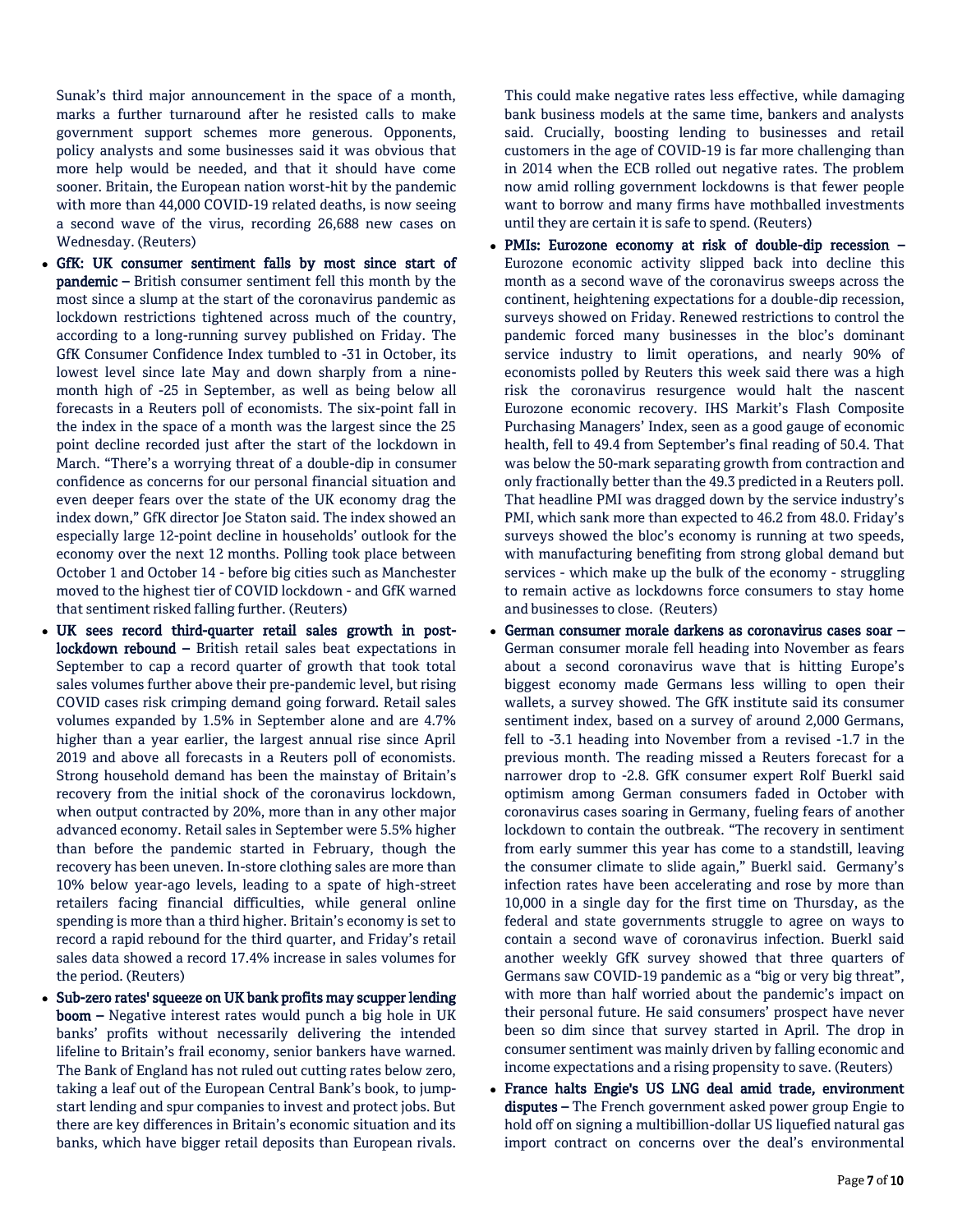implications, a source familiar with the matter said. The intervention comes amid growing scrutiny over the effects of shale gas extraction methods such as fracking and their impact on climate change through methane emissions, especially among US producers. However, it also comes against a backdrop of broader trade disputes between Europe and the US, with Paris and Washington engaging in retaliatory measures over plans to tax big digital companies, for instance. Engie's contract would be with NextDecade Corp, which is due to decide whether to go ahead with plans to build its proposed Rio Grande LNG export plant in Texas as it tots up agreements with prospective customers. The project was "not aligned with France's environmental project and environmental vision," the source said, adding that the request had come from the economy ministry. (Reuters)

- Japan's Oct manufacturing activity falls amid global COVID-19 resurgence – Japan's factory activity extended declines in October, a private sector survey showed on Friday, highlighting the impact a resurgence in global coronavirus infections has had on the world's third-largest economy. The contraction in manufacturing is at risk of extending further as new infections throw cold water on hopes of an export-led recovery for the trade-reliant economy. The au Jibun Bank Flash Japan Manufacturing Purchasing Managers' Index (PMI) edged up to 48.0 in October from a final 47.7 in the previous month, staying below the 50.0 threshold that separates contraction from expansion for an 18th month. The PMI survey pointed to some bright spots, with the headline pace of decline coming in at its slowest since January as overall output and new orders moved closer to stabilization. But the data also showed service sector activity in October contracted at a faster pace than in the previous month, casting a shadow over private sector conditions as a whole. "The Japanese private sector started the fourth quarter on a weak footing," said Bernard Aw, principal economist at IHS Markit, which compiles the survey. Japanese media have reported Prime Minister Yoshihide Suga plans to order his government to compile a stimulus plan as early as next month to bolster fragile consumer sentiment that faces risks from a new wave of infections. The PMI survey showed the au Jibun Bank Flash Services PMI index slipped to a seasonally adjusted 46.6 from the previous month's final 46.9. The au Jibun Bank Flash Japan Composite PMI, which includes both manufacturing and services, was in line with the previous month, edging up to 46.7 from a final 46.6 in September. (Reuters)
- China to set five-year plan for steering economy through choppy waters – China's top leaders will chart the country's economic course for 2021-2025 at a key meeting starting on Monday, seeking to balance growth and reforms to avoid stagnation amid an uncertain global outlook and deepening tensions with the US. President Xi Jinping and members of the Central Committee, the largest of the ruling Communist Party's elite decision-making bodies, will meet on October 26-29 behind closed doors to lay out the 14th five-year plan, a blueprint for economic and social development. The plan and its execution will be crucial for China to avoid the so-called "middle income" trap, policy insiders say, referring to the struggle of many economies to boost productivity and shift towards higher value-added industries. "Although the Chinese government has

been calling for a transition in the development model for a number of years, we think the next five years will be particularly important, both politically and economically," Goldman Sachs economists wrote in a note ahead of the plenum, the fifth meeting of the Central Committee since the 2017 party congress. Sustaining steady growth will be the priority, even as expectations grow that top leaders could announce fresh reforms to spur domestic demand, innovation and self-reliance under Xi's new "dual circulation" strategy, policy insiders said. (Reuters)

 Russia keeps key rate at 4.25%, leaves door open for cuts – Russia's central bank kept interest rates at a record low on Friday amid increased geopolitical risks but said there was room for lower rates as the COVID-19 pandemic situation was deteriorating. The Bank of Russia held its key rate at 4.25%, in line with a Reuters poll that forecast Russia would keep the cost of lending unchanged before the US presidential election. The central bank said the recent weakening in the Ruble, which fell to its lowest since early 2016 against the Euro in September, was still filtering into consumer inflation, the bank's main area of responsibility. But the coronavirus pandemic and a potential slowdown in the global economy will have disinflationary effects, Governor Elvira Nabiullina said. "We still see room for a key rate decrease," Nabiullina told an online media conference. The central bank started cutting rates early this year when the economy suffered from a plunge in the price of oil, Russia's main export, and from the coronavirus pandemic and subsequent lockdowns that curtailed business activity. In a statement, the central bank repeated its wording from a month ago and said it will "consider the necessity of further key rate reduction at its upcoming meetings." (Reuters)

## Regional

- SAMA: Saudi September inflation at 5.7 % Saudi Arabia's annual inflation rate fell back in September after jumping following the tripling of value-added-tax, central bank data showed, Saudi Arabian Monetary Authority (SAMA) said on Friday. Inflation was 5.7% in September versus 6.2% in August and 6.1% in July, when the VAT hike came into effect. (Reuters)
- $\bullet$  Saudi Arabia signs MoUs with IBM, Alibaba and Huawei on AI The Saudi Authority for Data and Artificial Intelligence on Thursday signed memorandums of understanding with IBM, Alibaba and Huawei in areas of artificial intelligence (AI) at a summit in the Kingdom, state news agency SPA said. SDAIA and Alibaba Cloud announced an MoU to partner in supporting Saudi Arabia's path to develop smart cities through AI, SPA said. "Saudi Arabia's Vision 2030 has clear goals to transform KSA cities into smart ones by unlocking the value of city data as a national asset to realize Vision 2030 aspirations," President of SDAIA, Abdullah Bin Sharaf Alghandi said. SDAIA and Huawei signed an MOU to recognize Arabic language and character using AI technology and with the help of researchers from the kingdom and Huawei, according to SDAIA. (Reuters)
- ALBI posts 17.1% YoY rise in net profit to SR382.6mn in 3Q2020 – Bank Albilad (ALBI) recorded net profit of SR382.6mn in 3Q2020, an increase of 17.1% YoY. Total operating profit rose 8.8% YoY to SR1,113.5mn in 3Q2020. Total revenue for special commissions/investments rose 2.6% YoY to SR911.2mn in 3Q2020. Total assets stood at SR92.3bn at the end of September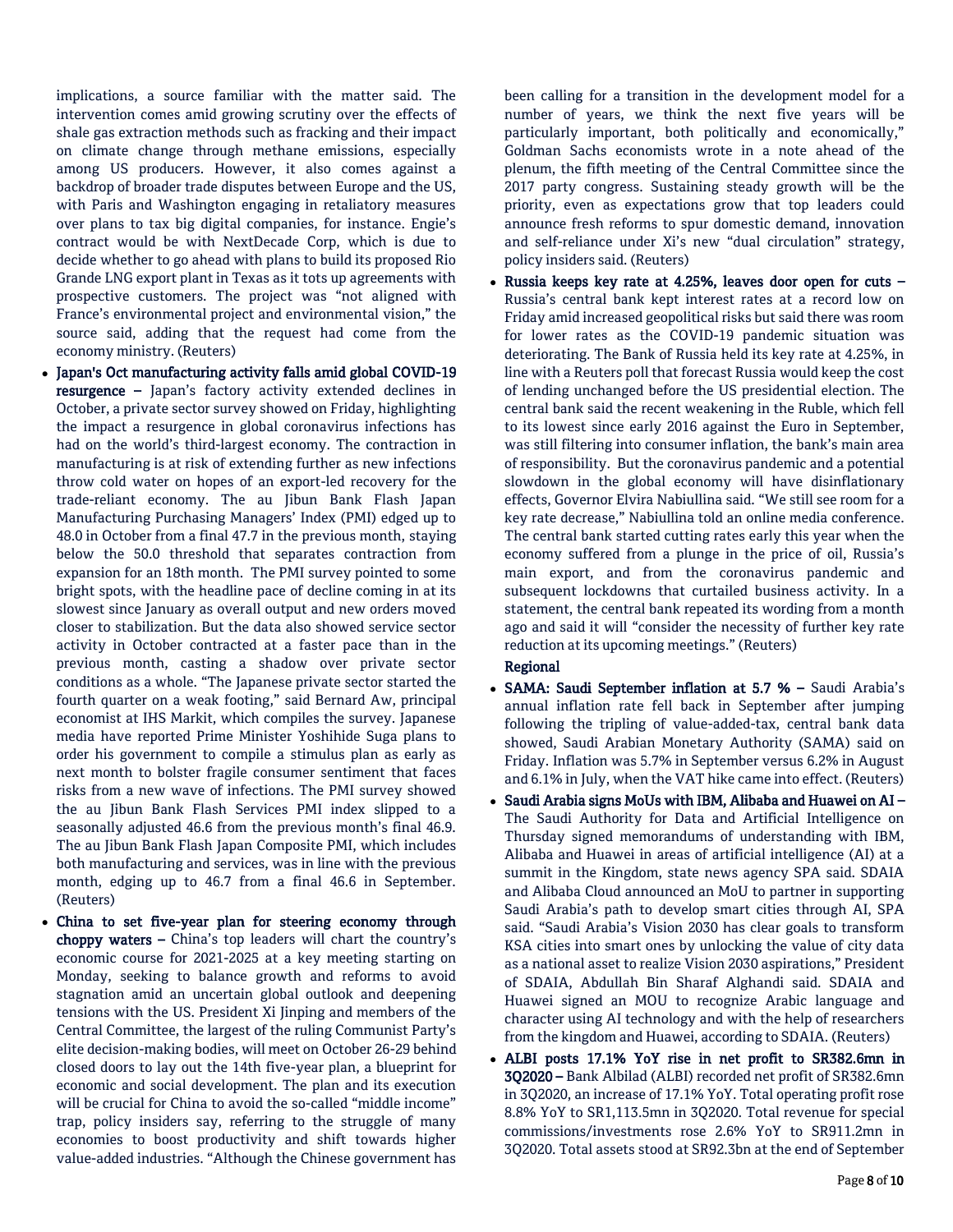30, 2020 as compared to SR81.2bn at the end of September 30, 2019. Loans and advances stood at SR67.8bn, while customer deposits stood at SR68.9bn at the end of September 30, 2020. EPS came in at SR1.3 in 9M2020 as compared to SR1.23 in 9M2019. (Tadawul)

- UAE merges insurance authority with CBUAE The UAE has taken a decision to merge the Insurance Authority with the Central Bank of the UAE (CBUAE) and moving some of the stock market regulator's powers to exchanges to help boost the economy's competitiveness. The Securities and Commodities Authority will see its operational and executive powers handed to local bourses, Dubai's Ruler, Sheikh Mohammed bin Rashid Al-Maktoum said. The decision also transfers all operational and executive powers of the Securities and Commodities Authority to the local stock markets, while the SCA maintains regulation and oversight of the local financial markets, Sheikh Mohammed said. (Reuters, Bloomberg)
- Dubai announces AED500mn extra stimulus package Dubai has announced a new AED500mn stimulus package to support the local economy, taking Dubai's total stimulus measures this year to AED6.8bn, the Crown Prince of the Emirate, Hamdan Bin Mohammed Al-Maktoum said on Saturday. "The private sector is a major partner in Dubai's development process, and we have adopted a set of new exemptions for some fees and a reduction in rents for some sectors, as well as an extension of the validity of a previous set of exemptions from fees," he said. (Reuters)
- ADNOC pipeline investor Galaxy mandates banks for planned bond sales – Galaxy Pipeline Assets, which is owned by a consortium of investors that took a stake in ADNOC's gas pipeline assets, has mandated banks for sale of triple-tranche dollar bonds, a document showed. Galaxy has mandated Citigroup and HSBC as global coordinators, while BNP Paribas, First Abu Dhabi Bank, Mizuho, MUFG and Standard Chartered Bank will be joint bookrunners to organize fixed-income investor calls across the US, Europe, Asia and the Middle East, starting on October 22. It plans to issue US dollar fixed-rate bonds comprising maturities of up to 20 years, according to the document, seen by Reuters, which was issued by one of the banks mandated for the deal. The issuer is owned by a consortium of investors including GIP, Brookfield, Singapore sovereign wealth fund GIC, European gas infrastructure owner and operator SNAM. It has a 47.7% stake in ADNOC Gas Pipeline Assets after signing a \$10bn deal with ADNOC in June. That acquisition was backed by a bridge loan of about \$8bn. (Reuters)
- Tata Group in talks with Mubadala to buy Viceroy Hotels Tata Group's Indian Hotels Co. Ltd., the operator of luxury Taj brand,, is in talks with Abu Dhabi's sovereign fund Mubadala to buy Viceroy Hotels and Resorts Group, the Economic Times newspaper reported. The deal will give Indian group ownership of more than a dozen hotels across the world, ET said. (Bloomberg)
- Emirate of Sharjah downgraded to BBB- by S&P, with a Stable outlook – Emirate of Sharjah's long-term rating was downgraded by S&P to BBB-, the lowest investment grade score, from BBB. The outlook has been changed to stable from negative. (Bloomberg)
- Ras Al Khaimah outlook to Stable by S&P Ras Al Khaimah's long-term foreign currency rating was graded A- by S&P from A. The outlook has been changed from negative to stable. The local currency is rated at A- from A, outlook has been changed from negative to stable. (Bloomberg)
- RAKBANK's net profit falls 54.0% YoY to AED130.9mn in 3Q2020 – The National Bank of Ras Al-Khaimah (RAKBANK) recorded net profit of AED130.9mn in 3Q2020, registering decrease of 54.0% YoY. Net interest income fell 22.6% YoY to AED492.4mn in 3Q2020. Operating profit before provisions for credit loss fell 13.6% YoY to AED526.8mn in 3Q2020. Total assets stood at AED52.3bn at the end of September 30, 2020 as compared to AED57.1bn at the end of September 30, 2019. Loans and advances, net stood at AED30.4bn (-12.0% YTD), while deposits from customers stood at AED34.2bn (-7.1% YTD) at the end of September 30, 2020. EPS came in at AED0.08 in 3Q2020 as compared to AED0.17 in 3Q2019. (ADX)
- Oman's ruler approves fiscal plan to diversify revenue Oman's Sultan has approved a medium-term fiscal plan to make government finances sustainable, state media said, as the coronavirus crisis and low oil prices batter state coffers. The Gulf oil producer has long had plans to reform its economy, diversify revenues and introduce sensitive tax and subsidies reform, but they dragged under the late Sultan Qaboos, who died in January after half a century in power. His successor, Sultan Haitham, approved a 2020-2024 fiscal plan that included increasing government income from non-oil sectors, state media reported, citing orders from the Sultan. Oman will also accelerate the establishment of a social security system for low-income citizens who may be affected by the government's drive to bring down the country's debt and cut state spending, one of the orders said. Haitham also ordered OMR371mn of unspecified development projects to be carried out across the country. (Reuters)